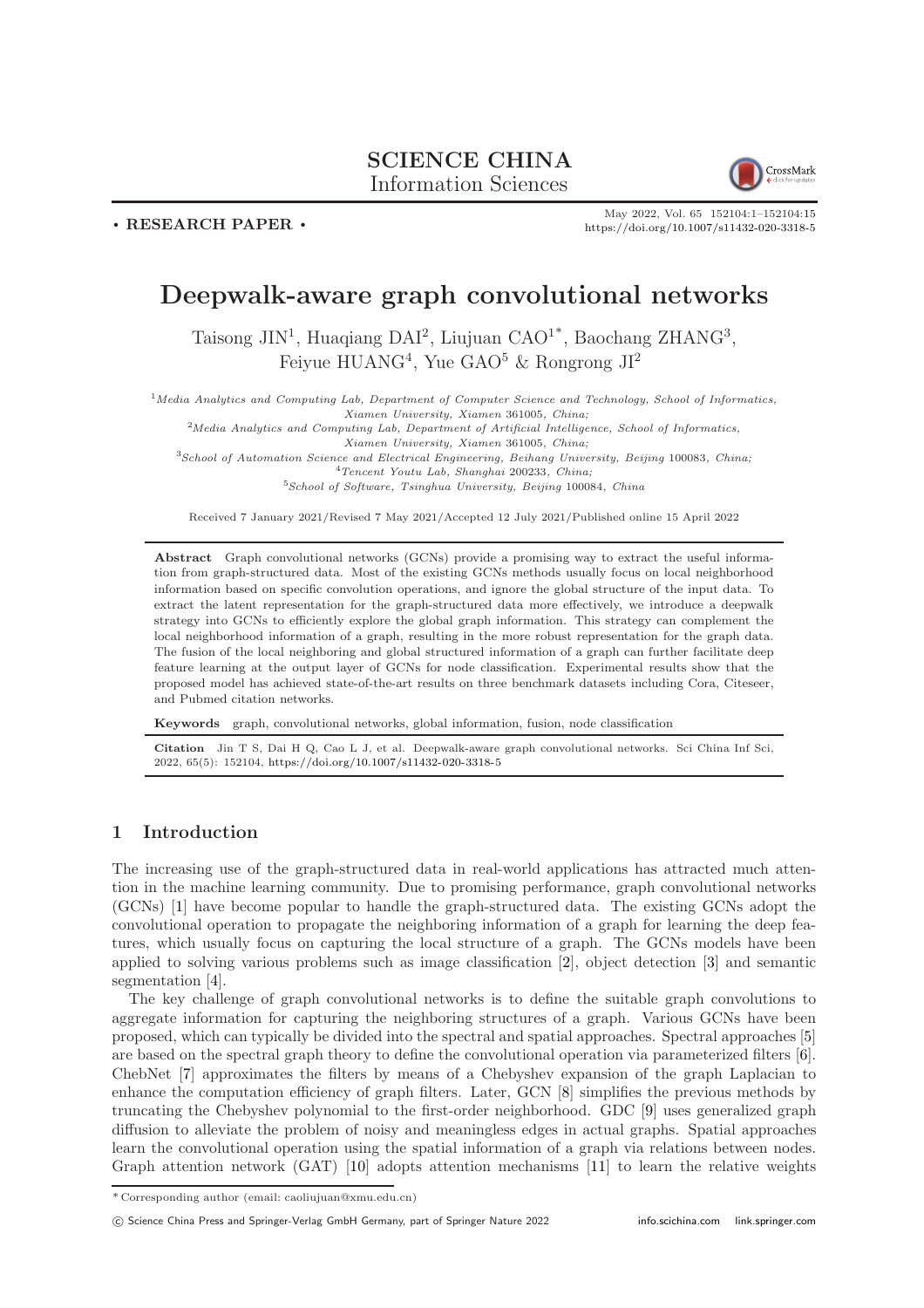<span id="page-1-0"></span>

Figure 1 (Color online) The proposed method learns the information about global consistency. Because we focus on nodes 1, 5–7, different colors are used to distinguish them from the other nodes. As shown in the structure of a graph, nodes 6 and 1 are connected, and nodes 6 and 7 are also connected. The existing models only consider the local consistency, where nearby data points may have the same label. But we can see that nodes 5 and 6 have more similar structures (common nodes 2–4) and are more likely to have the same label. However, nodes 5 and 6 are not adjacent. Nodes 5 and 6 show that the structural similarity can better reflect the relationship between the two nodes, which is more convincing and ignored by existing models. Furthermore, we can see that nodes 1 and 7 are connected to node 6, but from a structural point of view, nodes 1 and 6 have more similar neighbors, and their adjacency relationship should be stronger.

between the central node and its neighbors. Mixture model network (MoNet) [\[12\]](#page-13-11) is a general spatialbased approach, which constructs a convolutional function for a graph. Cluster-GCN [\[13\]](#page-13-12) is designed to handle a large graph by performing graph convolutions on the subgraphs sampled by a graph clustering algorithm.

Most of the existing studies [\[5](#page-13-4)[–13\]](#page-13-12) only consider the local neighborhood information of a graph for data embedding. However, the global structured information of a graph that can actually complement the local neighboring information of a graph is ignored. In fact, the local neighborhood information of a graph (local consistency) assumes that adjacent data samples are tended to share the same label. However, the global consistency (structure) of a graph can ensure that data samples that occur in similar contexts tend to have the same label. Specifically, for the nodes that are far away, the global consistency can leverage more detailed structural information of a graph, thereby expanding the receptive field of the nodes and making the better global predictions (see Figure [1\)](#page-1-0). Since the previous GCNs [\[5](#page-13-4)[–13\]](#page-13-12) usually only capture the nearby node relationships based on a small number of layers, which ignores the global structure of a graph, the limited performance enhancement is derived. To enhance the discriminative ability of deep features for the graph-structured data, it is crucial to leverage the higher-level semantic information such as the global structural similarity to determine whether two nodes in a graph are related.

Note that stacking more GCNs layers could increase the receptive field of the nodes, which is useful to aggregate more information from the global structure of a graph. Some GCNs such as GAT [\[10\]](#page-13-9) and dual graph convolutional networks (DualGCN) [\[14\]](#page-13-13) have certain capabilities to capture the global information of a graph. However, the neighborhood aggregation of a graph is essentially a type of Laplacian smoothing and stacking many layers may result in the problem of over-smoothing [\[15\]](#page-13-14). Furthermore, the number of GCNs layers is the farthest distance that node features can travel on a graph [\[8\]](#page-13-7). Thus, stacking more GCN layers could only capture the limited global structure and the global consistency of a graph is still not fully explored by the existing methods.

In this paper, we propose a deepwalk-aware graph networks (DGN) method that fuses the local and global structure information of a graph to derive the more effective graph representations. Firstly, Deepwalk  $[16]$  uses a random walk to generate long node sequences, which are converted to embedding for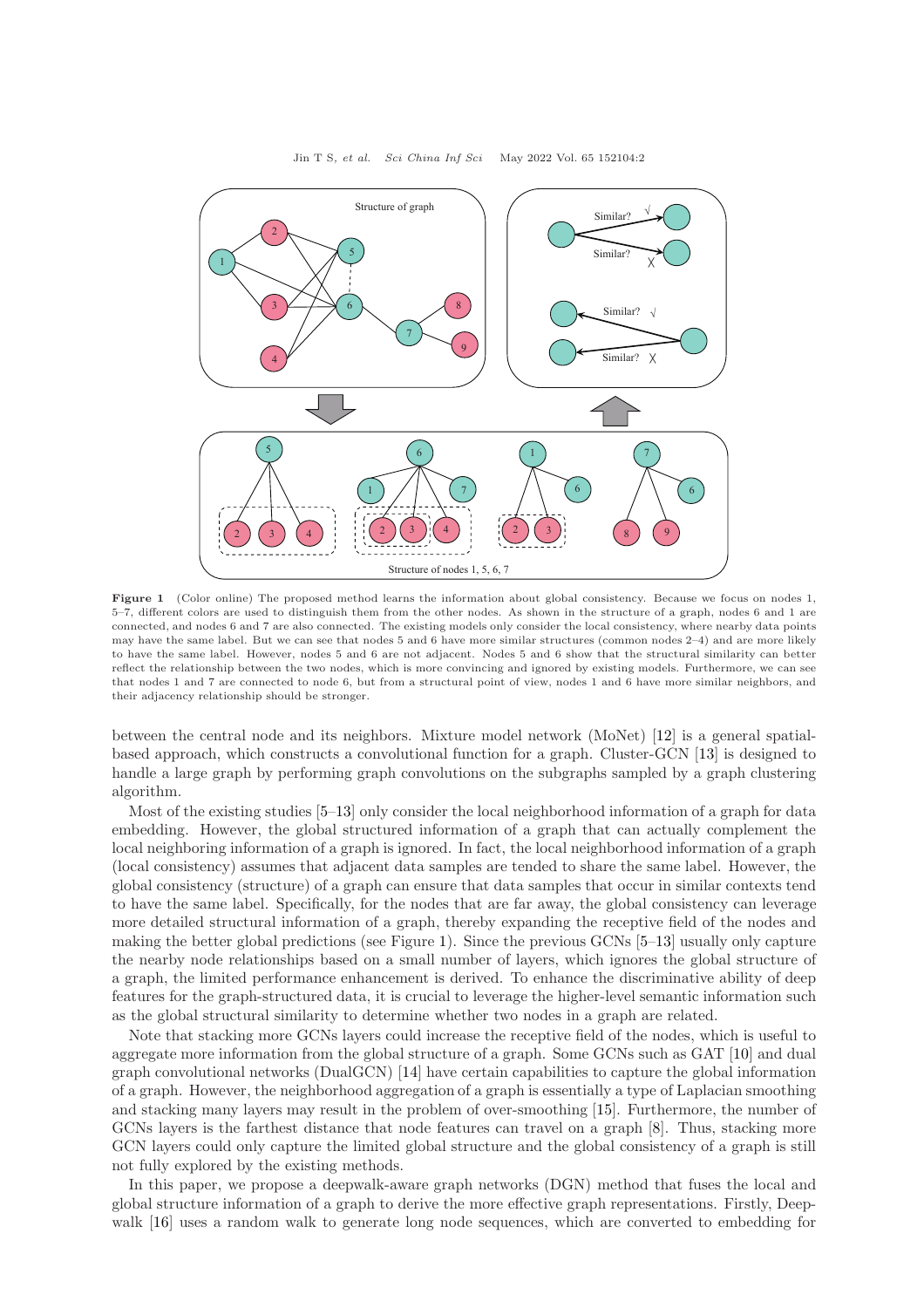<span id="page-2-0"></span>

| Notation         | Description                                  |  |  |
|------------------|----------------------------------------------|--|--|
| V                | A set of nodes in a graph                    |  |  |
| $\upsilon$       | A node $v \in V$                             |  |  |
| G                | A graph                                      |  |  |
| E                | A set of edges in a graph                    |  |  |
| $\boldsymbol{N}$ | The number of graph nodes                    |  |  |
| $\boldsymbol{A}$ | The graph adjacency matrix                   |  |  |
| $\overline{A}$   | The updated graph adjacency matrix           |  |  |
| H                | The latent feature matrix of $GCN1$          |  |  |
| $\overline{H}$   | The latent feature matrix of $GCN2$          |  |  |
| $\boldsymbol{d}$ | The dimension of latent representation       |  |  |
| $\boldsymbol{u}$ | The output dimension of the GCN layer        |  |  |
| $\boldsymbol{t}$ | The walk length                              |  |  |
| $\boldsymbol{s}$ | The window size                              |  |  |
| $\mathcal{C}$    | The number of the classes                    |  |  |
| $\boldsymbol{X}$ | The original features matrix of the nodes    |  |  |
| $\overline{V}$   | The deepwalk features matrix of the nodes    |  |  |
| $\boldsymbol{M}$ | The output matrix of $GCN1$                  |  |  |
| $\boldsymbol{N}$ | The output matrix of $GCN2$                  |  |  |
| $_{K}$           | The feature matrix of the last softmax layer |  |  |
| $\gamma$         | The similarity threshold                     |  |  |

Table 1 List of the important notations

keeping the long-range relationship between the nodes. Secondly, the node similarity based on deepwalk features is calculated to update the graph adjacency matrix and the global features are further propagated on the updated adjacency matrix. Finally, the local neighboring information and the global structured information are fused to enhance the representation capability of GCNs, which achieve the state-of-the-art results on three benchmark datasets.

The contributions of our paper can be summarized as follows.

(1) The proposed method explores the global structured information of a graph via a deepwalk to enhance the representation capability of deep features, which can be considered as the combination of graph embedding and graph convolutional networks.

(2) The adjacency matrix of a graph is updated by calculating the global information similarity to achieve the richer relationships, and thus global context information of a graph is included, leading to more effective deep features for GCNs. We use cosine similarity to calculate the global structural similarity and use manually set rules to update the adjacency matrix.

(3) The node classification experiments on three benchmark network datasets (84.1% in Cora, 74.1% in Citeseer and 80.2% in Pubmed) show that our model achieves state-of-the-art results.

The rest of this article is arranged as follows. Section 2 introduces the related work. Section 3 presents the proposed method. Section 4 reports the experimental results and gives the discussions. Finally, we conclude the article and give the future work in Section 5.

#### 2 Related work

Graph embedding transfers a graph into a set of low dimensional vectors. Those vectors keep the graph topology and relationships between different nodes. For instance, DeepWalk [\[16\]](#page-13-15) uses a random walk strategy to transfer a graph into various sequences and leverages the Skipgram model to derive the node embedding. Node2Vec [\[17\]](#page-13-16) employs the biased-random walks that provide both long-term or short-term relationships among the nodes. LINE [\[18\]](#page-13-17) leverages the 1st-order and 2nd-order similarity metrics to derive the node embedding, where the 1st-order similarity is used to measure the pairwise similarity between two nodes and the 2nd-order similarity is used to measure the similarity between the neighbor-hoods of two nodes. SDNE [\[19\]](#page-13-18) is a deep auto-encoder using a reconstruction loss, which leverages both 1st-order and 2nd-order similarity to supervise the training process. Struc2Vec [\[20\]](#page-13-19) designs a complicated structural similarity, which uses a hierarchy to measure node similarity at different scales for constructing a multi-layer network. Walklets [\[21\]](#page-13-20) uses a skipping random walk to generate a corpus of nodes pairs,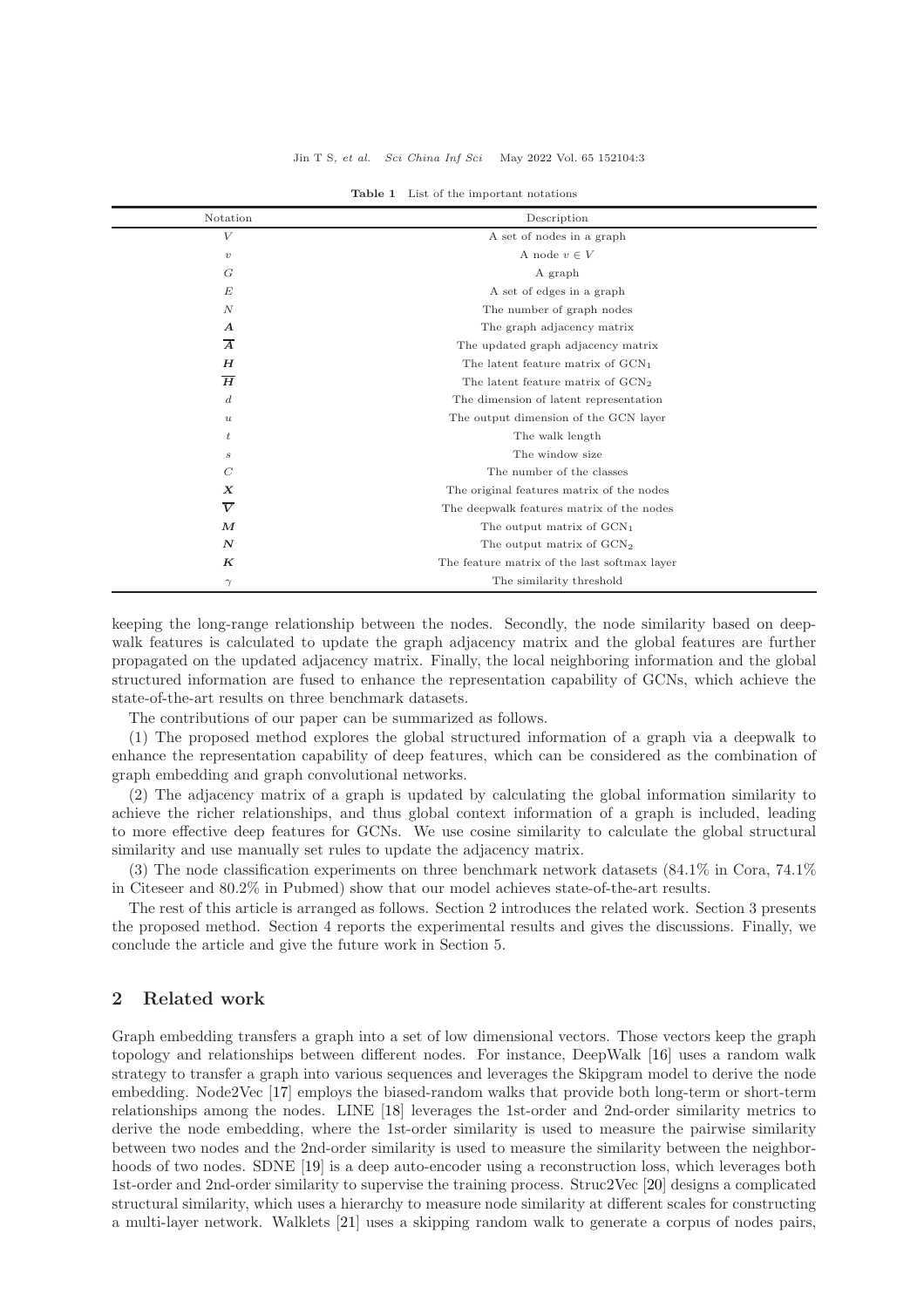which are reachable via the paths of a fixed length. This corpus can be used to learn a series of latent representations in a way that is analytically derivable. DNGR [\[22\]](#page-13-21) uses random surfing instead of random walk to capture the graph structural information and applies the denoising autoencoder to extract the complex features.

Considering that convolutional neural networks have achieved promising performance for image-based applications such as remote sensing [\[23–](#page-13-22)[25\]](#page-14-1) and image semantic segmentation [\[26,](#page-14-2)[27\]](#page-14-3), graph convolutional networks have recently been proposed to deal with the arbitrarily structured graph. Graph convolutional networks define a convolution on a graph and iteratively aggregate the embeddings of local neighbors for a node to derive the new data embedding. The derived data embedding is fed into the softmax layer for a given learning task such as node classification. Aggregating embedding of data locality can make GCNs scale for a large graph and propagation of the features on multiple layers can characterize the global structured information of a graph. For instance, mixture model networks predict the hidden relationship between 2D image and 3D model [\[28\]](#page-14-4). Group context graph neural networks (GCGNN) are used to re-identify a group of people across camera systems [\[29\]](#page-14-5). To deduce the structural information from a global view, a GCNs architecture is designed to leverage the comprehensive relationships within cross-modal samples to optimize video-text retrieval results [\[30,](#page-14-6) [31\]](#page-14-7). Graph convolutional networks are leveraged to customize an adaptive cross-modal feature learning framework, which is used to solve the RGB-D scene recognition problem [\[32\]](#page-14-8). VRD-GCN [\[33\]](#page-14-9) abstracts the video into a fully connected spatiotemporal graph and uses graph convolutional networks to pass messages and reason in these 3D graphs for the better prediction of the objects and their dynamic relationships.

To enhance the learning performance of GCNs, the researchers have proposed many GCNs models. For instance, a convolution-like operation has been defined based on spectral graph theory. GCNs essentially perform aggregation and transformation on node features without having to learn trainable filters. GraphSAGE [\[34\]](#page-14-10) samples a fixed number of neighbors and leverages an aggregation function that is invariant to the permutations of node orderings for data representation. GAT [\[10\]](#page-13-9) leverages an attention scheme to consider different relationships of the adjacent nodes for deriving the learnable filter weights. DualGCN [\[14\]](#page-13-13) designs two convolutional networks to consider the local consistency and global consistency of the data distributions. Gated attention network (GAAN) [\[35\]](#page-14-11) computes an additional attention score for each attention head with a self-attention mechanism. GMI [\[36\]](#page-14-12) leverages mutual information to derive the graph representation via measuring mutual information between two graphs. N-GCN [\[37\]](#page-14-13) trains multiple GCNs over node pairs with different distances in random walks to derive the results by the combination of the GCNs.

Some studies try to rank a node's neighbors based on a variety of criteria and associate each ranking with a learnable weight to achieve weight sharing across different locations. PATCHY-SAN [\[38\]](#page-14-14) orders the adjacent nodes according to the graph labelings and then chooses the top  $q$  neighbors for convolutional computation to aggregate the neighborhood features. Unfortunately, the processing of PATCHY-SAN requires a large amount of computation. Large-scale graph convolutional network (LGCN) [\[39\]](#page-14-15) ranks a node's neighbors according to node feature values and assembles a feature matrix, where the first row is fixed to its features and the other rows consist of its neighborhood features. After sorting this feature matrix along each column, it selects the first q rows as the input data for the central node. MvsGCN  $[40]$ combines the video summary task with GCN and proposes an important node sampling method. At the same time, MvsGCN proposes two strategies to integrate the task data imbalance into the GCN network to effectively generate a representative summary with good diversity.

More recently, the other work has focused on improving the training efficiency of GCNs. Fast learning with graph convolutional network (Fast-GCN) [\[41\]](#page-14-17) chooses to sample a fixed number of nodes for each graph convolution layer instead of sampling for each node like GraphSage. Fast-GCN adopts a Monte Carlo approximation and variance reduction technique to facilitate the training process. Adapt GCN [\[42\]](#page-14-18) leverages an adaptive layer-wise sampling approach and achieves higher accuracy but the sampling scheme is complicated. We can also see the combination of many GCNs and application scenarios. MMGCN [\[43\]](#page-14-19) adopts a multi-modal strategy to use GCNs to encode the interactive information between users and items in each modality to generate feature representations.

Note that the existing GCNs models usually fail to consider the global structured information of a graph. We introduce deepwalk into GCNs to capture the global consistency of data distribution, leading to the global structure-aware deep features for graph-structured data.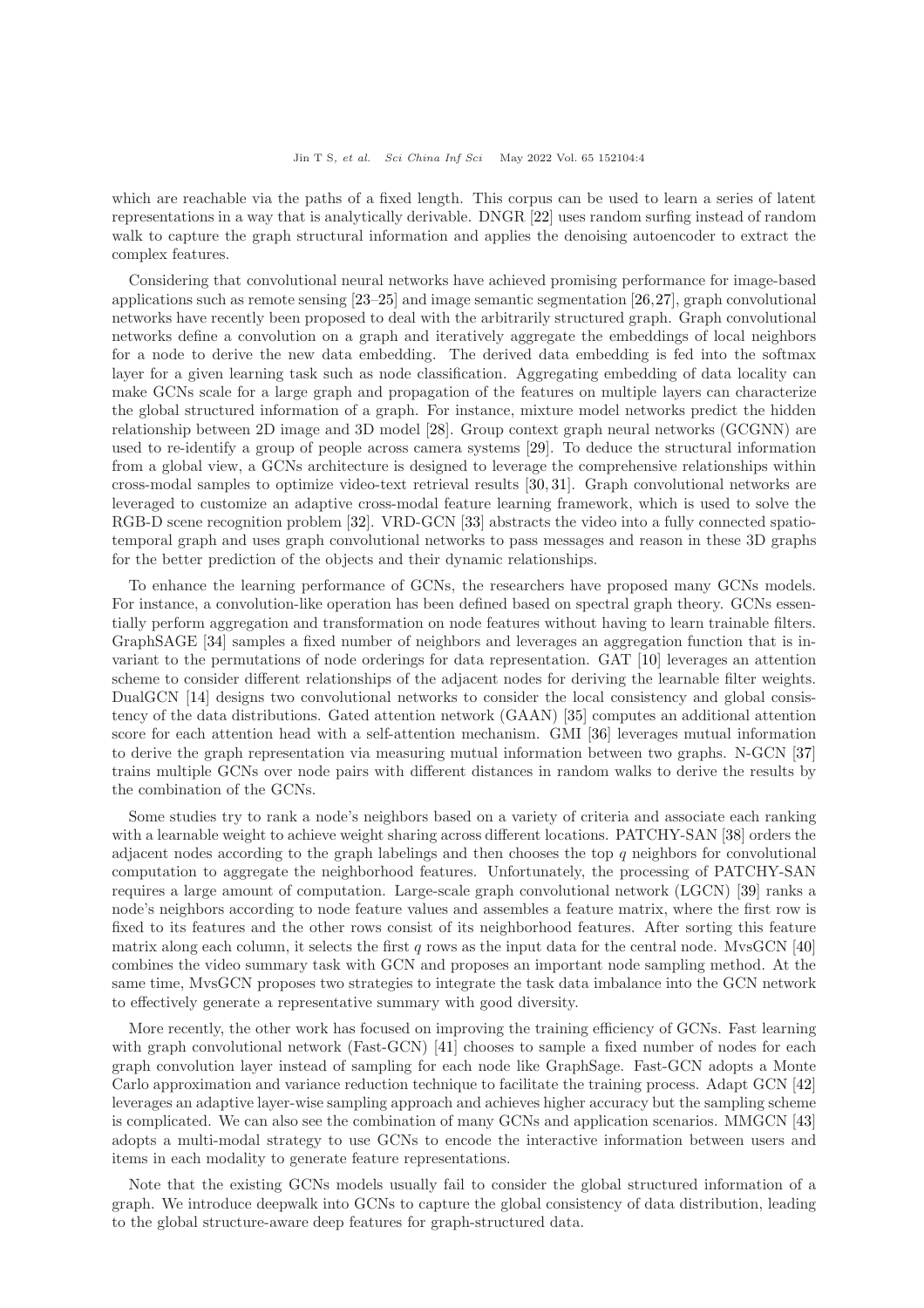<span id="page-4-0"></span>

Figure 2 (Color online) The framework of the proposed model. For a graph, we train our model with two GCN networks. The first GCN network uses the original features as input and the second GCN network considers the deepwalk features as the input, which can capture the global structure. Furthermore, the adjacency matrix of a graph is updated based on deepwalk features and the updated adjacency matrix is used as the input of both GCN networks. After training, the features output by the two GCN networks are concatenated after mapping to the same space. Finally, feature dimensionality reduction through MLP is fed into the softmax layer for class prediction.

#### 3 Method

In this section, we present the details of our model. The highlight of the proposed method is to drive the deepwalk-aware GCN features by fusing two graph convolutional networks. We will begin with an introduction to the graph convolutional networks. And then, we will elaborate the deep walk block on extracting the global structure of a graph. Finally, we will present the fuse strategy to fuse two GCNs networks for node classification. For clarification, Table [1](#page-2-0) lists the important notations in this article.

Figure [2](#page-4-0) shows the framework of the proposed method, which consists of two GCN networks. The training of two networks needs to wait until the adjacency matrix has been updated and the potential features have been obtained. The proposed method performs feature fusion to achieve a combination of local and global consistency in the last network layer.

#### 3.1 Graph convolutional networks

Assuming an undirected graph is represented as  $G = (V, E, \mathbf{X})$ , where  $V = \{v_1, \dots, v_N\}$  is a set of nodes, E is a set of edges that connect the related nodes, and each node  $v_i \in V$  is associated with a d-dimensional feature vector  $x_i \in \mathbb{R}^d$ , resulting in a feature matrix  $\mathbf{X} = [x_1, x_2, \dots, x_N] \in \mathbb{R}^{N \times d}$ . Based on V and E, the adjacency matrix of a graph is formulated as  $A \in \mathbb{R}^{N \times N}$ , where  $A_{ij} = 1$  if  $(v_i, v_j) \in E$ , otherwise  $A_{ij} = 0.$ 

In this article, we would like to leverage the graph convolution network (GCN) [\[8\]](#page-13-7) as the backbone model to conduct the node classification task. Thus, we briefly introduce the network architecture of GCN, where the layer-wise forward-propagation operation of GCN is defined as

$$
\boldsymbol{F}^{(k+1)} = \phi\left(\tilde{\boldsymbol{D}}^{-\frac{1}{2}}\tilde{\boldsymbol{A}}\tilde{\boldsymbol{D}}^{-\frac{1}{2}}\boldsymbol{F}^{(k)}\boldsymbol{W}^{(k)}\right),\tag{1}
$$

where  $F^{(k)}$  and  $F^{(k+1)}$  are the input and output matrices, respectively, of layer k of the GCN network. A is a graph adjacency matrix, I is an identity matrix and  $\tilde{A} = A + I$  is aiming to aggregate the features of adjacent nodes.  $\tilde{D}$  is a diagonal node degree matrix to normalize  $\tilde{A}$ , which makes the scale of feature vectors unchanged after aggregation.  $W^{(k)}$  is a trainable weight matrix to construct a linear transformation for changing the feature dimension.  $\phi(\cdot)$  denotes an activation function.

Considering that A contains only the information of the first-order neighborhood features, we add highorder structural similarity to enrich the information of the adjacency matrix and update the adjacency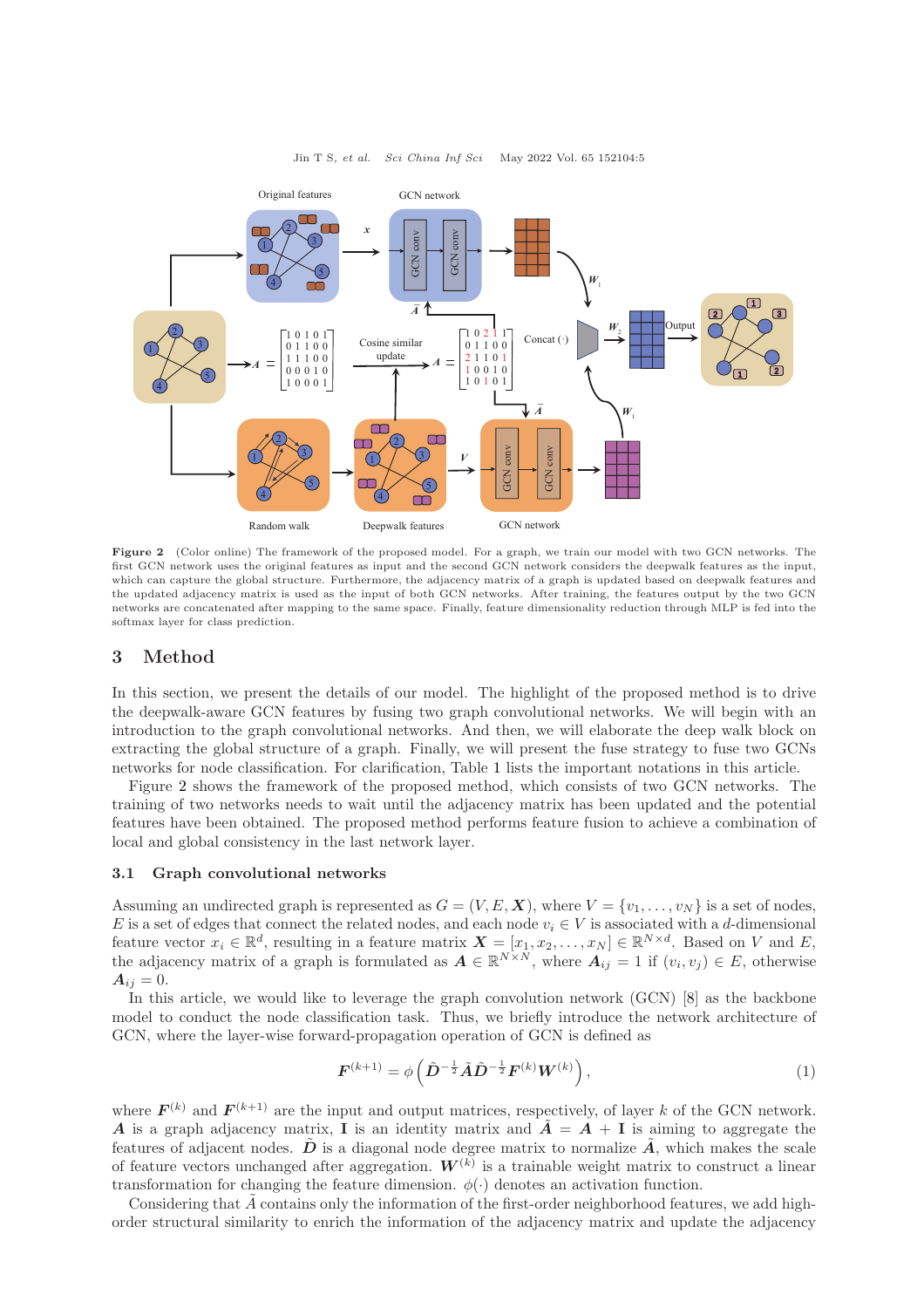matrix to  $\overline{A}$ . Furthermore, based on the updated adjacency matrix, we design two GCN networks to extract the latent representation of the original data and the global structured data the via deep walk approach (see Subsection 3.2), respectively. After the feature fusion of two GCN networks, the original features can be improved for a better node classification. We define the layer-wise forward-propagation operations of two GCN networks as

$$
H^{(k+1)} = \phi\left(\hat{D}^{-\frac{1}{2}}\hat{A}\hat{D}^{-\frac{1}{2}}H^{(k)}W^{(k)}\right),\tag{2}
$$

$$
\overline{H}^{(k+1)} = \phi\left(\hat{D}^{-\frac{1}{2}}\hat{A}\hat{D}^{-\frac{1}{2}}\overline{H}^{(k)}\overline{W}^{(k)}\right),\tag{3}
$$

where Eq. (2) is the layer-wise forward-propagation operation of the first GCN network, termed  $GCN<sub>1</sub>$ , for deriving the local features, and  $\mathbf{H}^{(k)}$  and  $\mathbf{H}^{(k+1)}$  are the input and output matrices, respectively, of layer  $k$  for the first GCN network. Eq. (3) is the layer-wise forward-propagation operation of the second GCN network, termed GCN<sub>2</sub>, for deriving the global structural features, and  $\overline{H}^{(k)}$  and  $\overline{H}^{(k+1)}$  are the input and output matrices, respectively, of layer k for the second GCN network.

Both GCN networks (GCN<sub>1</sub> and GCN<sub>2</sub>) share the same adjacency matrix  $\overline{A}$  that is updated according to (6)–(8). The updated adjacency matrix can reflect both the local and global structures of a graph. Furthermore,  $\hat{A} = \overline{A} + I$  is used to aggregate feature vectors of adjacent nodes.  $\hat{D}$  is a diagonal node degree matrix for normalizing  $\hat{A}$ , which makes the scale of feature vectors unchanged after aggregation. For further capturing the local consistency and global consistency of data distribution, except for the updated adjacency matrix, the inputs of two GCN networks are also different. In other words,  $\text{GCN}_1$ adopts the original feature matrix  $\boldsymbol{X}$  as the input. However,  $\text{GCN}_2$  adopts the global structure-aware deepwalk features as the input, where deepwalk features provide a reference for higher-order structural information. Two GCN networks learn the latent representations separately, which are fused as the input of the last softmax layer for classification prediction.

Next, we show that high-order structural similarity information can be obtained through deepwalk, which is used to define two main components of the proposed networks architecture.

#### 3.2 Deepwalk

The original GCN aggregates and propagates the local neighboring information of each node. We introduce the deepwalk approach to extract the global information of a graph. Deepwalk [\[16\]](#page-13-15) learns the latent representations that encode the relations among the nodes in a continuous vector space, which has been used as a similarity measure for a variety of problems such as community detection [\[44\]](#page-14-20) and content recommendation [\[45\]](#page-14-21). The deepwalk method [\[16\]](#page-13-15) consists of two parts: random walk generator and the update procedure.

A generator uniformly samples a random vertex  $v_i$  in a given graph G as the root of the random walk  $\mathcal{W}_{v_i}$ . A walk samples uniformly from the neighbors of the most visited node until the walk length reaches the pre-defined value  $t$ . We set the maximum length of the walk in the experiment to  $t$ . A node can walk to other nodes in the k-hop neighborhood and perform relationship calculations to obtain the structural information of two nodes over a long distance.

The update procedure relies on SkipGram [\[46\]](#page-14-22) to obtain the final mapping function. SkipGram is a language model that can maximize the co-occurrence probability between words in sentences appearing in window s to predict the context. Given the walk generated by the random walk generator, SkipGram iterates over all possible collocations in a random walk that appears in the window. After mapping  $v_i$ to its current representation vector  $\Phi(v_i)$ , the probability of the neighbors of  $v_i$  in a walk is maximized. Based on the node representation modeling, we summarize the optimization problem as follows:

$$
\Pr\left(\{v_{i-w},\ldots,v_{i+w}\}\setminus v_i|\Phi\left(v_i\right)\right) = \prod_{\substack{j=i\\j\neq i}}^{i+w} \Pr\left(v_j|\Phi\left(v_i\right)\right),\tag{4}
$$

$$
\min_{\Phi} -\log \Pr\left( \{v_{i-w}, \dots, v_{i-1}, v_{i+1}, \dots, v_{i+w} \} | \Phi(v_i) \right). \tag{5}
$$

Given a node  $v_i$ , we assume that a sequence of nodes appears in the window s that is consistent with the sequence of random walks via maximizing (4). By solving the optimization problem of deepwalk of (5), the mapping function  $\Phi(\cdot)$  of a graph is derived. Based on the mapping function  $\Phi(\cdot)$ , the deepwalk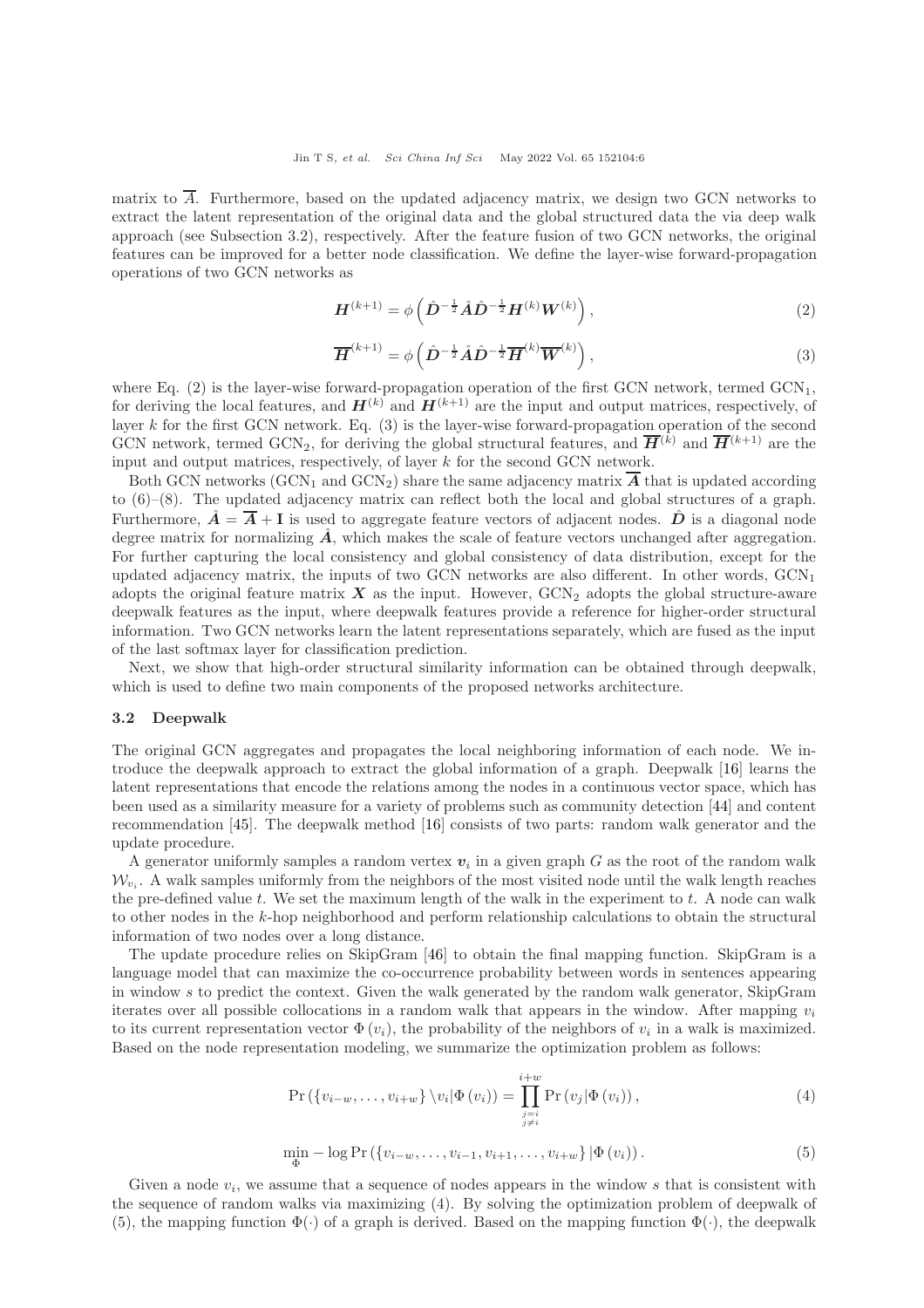<span id="page-6-0"></span>

**Figure 3** (Color online) An example of updating adjacency matrix. The similarity function in entries  $(0, 2)$  and  $(4, 2)$  is set to be 1, which represents that the nodes pairs  $(v_0, v_2)$  and  $(v_2, v_4)$  have stronger neighboring relationships. Then, we update the corresponding entries of the adjacency matrix, which considers the global structured information of a graph. On the contrary, the similarity function in entries  $(0, 4)$  and  $(4, 3)$  is set to be 0, which represents that the nodes pairs  $(v_0, v_4)$  and  $(v_3, v_4)$  have the less neighboring relationship and the corresponding entries of the adjacency matrix are not updated.

representations of the nodes are derived as  $\overline{V} = [\overline{v}_1, \ldots, \overline{v}_i, \ldots, \overline{v}_N] \in \mathbb{R}^{N \times d}$  for the nodes, where  $\overline{v}_i \in \mathbb{R}^d$ is the deepwalk feature of the ith node. These deepwalk features can not only capture the representation of shared similar nodes in a graph, but also preserve the highly non-linear structure of a graph. Based on this investigation, we further propose our main network components.

#### 3.3 Updating adjacency matrix

Considering that the graph information defined by the adjacency matrix A lacks a global structure information, the adjacency matrix is updated with the latent representation of the deepwalk. By introducing the deepwalk approach to generate the embedding that can reflect the similarity of the node structure, we can infer whether there is a connection or a stronger connection between the nodes. Such information can be derived by calculating the cosine similarity of the high-order structural information. The similarity calculation and the updated adjacency matrix are formulated as follows:

$$
\cos(\theta|i,j) = \frac{\overline{v}_i \cdot \overline{v}_j}{\|\overline{v}_i\| \|\overline{v}_j\|},\tag{6}
$$

$$
f(i,j) = \begin{cases} 1, & \text{if } \cos(\theta|i,j) \ge \gamma, \\ 0, & \text{otherwise,} \end{cases}
$$
 (7)

$$
\overline{A}_{i,j} = A_{i,j} + f(i,j), \quad i,j = 1,2,\ldots,n,
$$
\n(8)

where  $\overline{v}_i \in \mathbb{R}^d$  and  $\overline{v}_j \in \mathbb{R}^d$  (*d* is the dimension of latent representation) are the deepwalk representations of nodes i and j in a graph. For one example of updating the adjacency matrix, please refer to Figure [3.](#page-6-0)

The proposed method calculates the cosine similarity between two nodes and compares the cosine similarity to the predefined threshold. If  $\cos(\theta|i, j)$  is greater than the threshold  $\gamma$ , then the corresponding  $A_{i,j}$  is set to 1. This means that nodes  $v_i$  and  $v_j$  have a stronger neighbor relationship and we update the value of the corresponding position of two nodes in the adjacency matrix via the sum of  $A_{i,j}$  and  $f(i, j)$ ; otherwise,  $A_{i,j}$  is in fact assigned to the large value between  $f(i, j)$  and  $A_{i,j}$ . After calculating the cosine similarity of all pairs of nodes and updating the adjacency matrix, the updated adjacency matrix is input into two GCN networks.

Note that we adopt the threshold scheme instead of the original similarity to update the adjacency matrix of a graph based on the following two reasons: (1) in general, the large cosine similarity (meantime usually smaller than 1) is more likely to reflect the underlying structures of the data. For the large similarities, we enhance the cosine similarity to 1 via the threshold scheme, which makes GCN more effectively capture the global consistency of a graph; (2) a large number of small similarities make the entries of the updated adjacency matrix dense. Thus, we remove the small similarity via the threshold scheme, which facilitates the following step of GCN employment.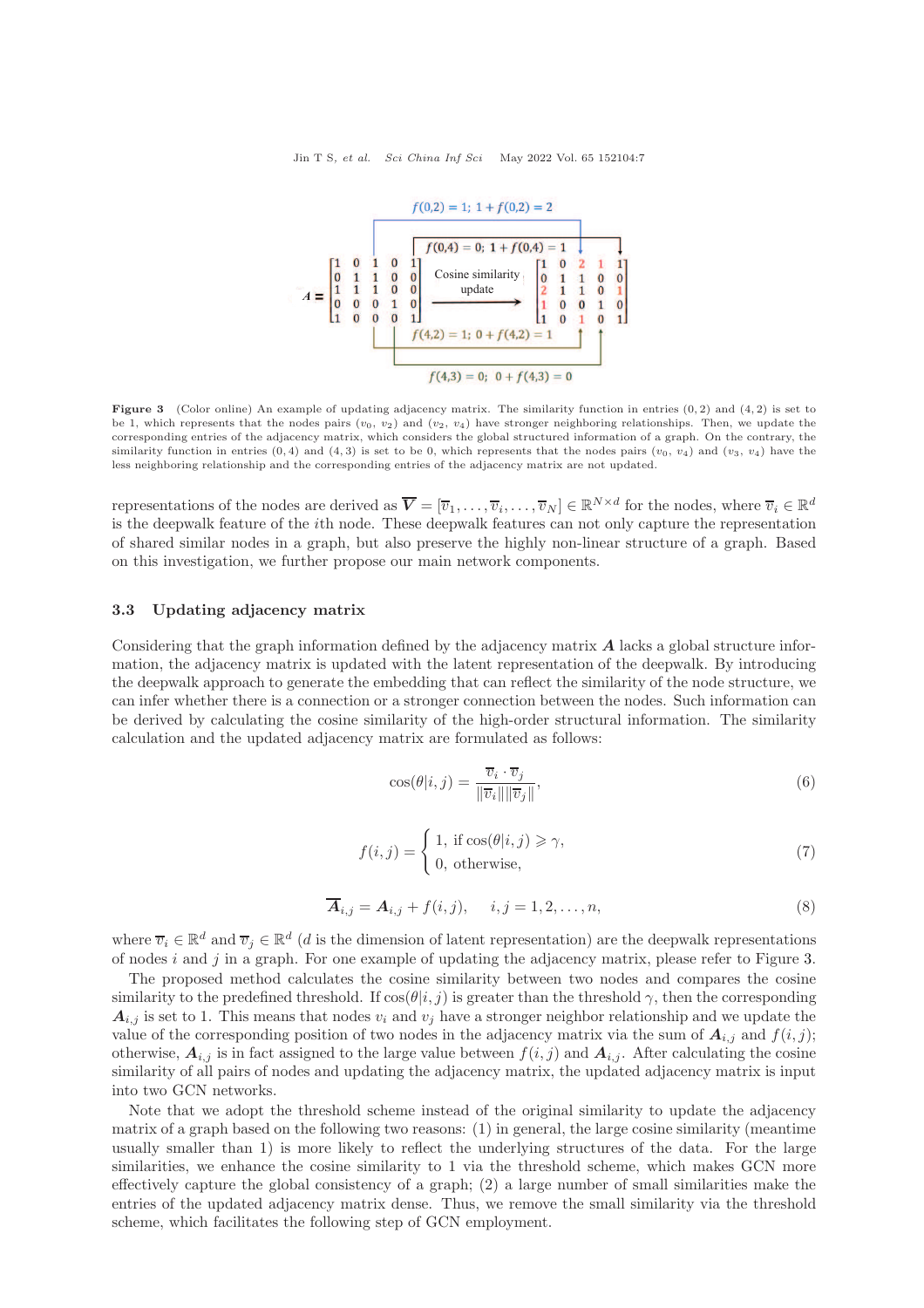#### 3.4 Fusion strategy

To make full use of the global structured information of a graph, we leverage two GCN networks architecture to train the generated global structure information of a graph separately, instead of simply stitching it. Since deepwalk is unsupervised and does not use the real labeled data, the vector of each node only represents its high-order structural information. To make the nodes express the structural better, we use supervised training to constrain and update the final structural features, and fuse the two features in the last layer. We summarize the process as follows:

$$
K = \text{softmax}(\text{concat}(W_1 \times M, W_1 \times N) \times W_2). \tag{9}
$$

To balance the importance of local and global consistency of a graph, we need to specify weight parameters for the outputs of the two GCN networks. In our experiments, we specify  $W_1 \in \mathbb{R}^{u \times u}$  (*u* is the output dimension of the GCN layer) as the weight parameter to map the output matrices  $M$  and  $N$  of two GCN networks to the same embedding space and  $W_2 \in \mathbb{R}^{2u \times C}$  (C is the number of the classes) to reduce the dimension to the number of categories. The matrix  $K \in \mathbb{R}^{n \times C}$  is a fusion result of  $M \in \mathbb{R}^{n \times u}$  and N  $\in \mathbb{R}^{n \times u}$  where M is the output of the local consistency network  $(\text{GCN}_1)$  and N is the output of the global consistency network (GCN<sub>2</sub>). Finally, the labels matrix  $K$  is used for multi-class node classification.

Implementation. Algorithm 1 lists the main procedure of the proposed method. As our method consists of two simple GCN neural networks, the conventional parameter update strategies can be applied to train the proposed method.

#### Algorithm 1 DGN

**Require:** an adjacency matrix  $\vec{A}$ , the updated adjacency matrix  $\vec{A}$ , the original feature matrix  $\vec{X}$ , original graph  $G(V, E)$ , a set of deepwalk features  $\overline{V}$ , walk length t, window size s, walks per node r.

- Ensure: Node labels matrix K. 1:  $\mathbf{F} = \text{Deepwalk}(G(V, E), s, r, t);$
- 2: for  $(i, j) \in V$  do;
- 3: Calculate the cosine similarity of  $V_i$  and  $V_j$  according to (6);
- 4: Assign a new value to  $\overline{A}_{i,j}$  according to (7) and (8);
- 5: end for
- 6:  $M = \text{GCN}_1(\overline{A}, X);$
- 7:  $N = \text{GCN}_2(\overline{A}, \overline{V});$

```
8: Calculate the labels matrix K of nodes according to (9);
```
- 9: Return  $K$ :
- 10: Deepwalk $(G(V, E), s, r, t)$
- 11: Initialization: sample  $\Phi$  from  $\boldsymbol{F}$ ; 12: for  $i = 0$  to r do
- 13:  $O = \text{Shuffle}(V)$ ;
- 14: for  $v_i \in O$  do
- 15:  $W_{v_i}$  = RandomWalk $(G, v_i, t)$ ;
- 16: SkipGram $(\Phi, W_{v_i}, s)$ ;
- 17: end for
- 18: end for 19: Return  $\boldsymbol{F}$

## 4 Experiments

In this section, we evaluate the proposed method on the node classification task and report the accuracy of classification (ACC), which is the ratio between the number of correctly classified nodes and the total number of nodes.

#### 4.1 Dataset description

We conduct the transductive node classification experiments on the Cora, Citeseer, and Pubmed datasets  $[39]$ <sup>1)</sup>. These datasets are the benchmark citation networks, where nodes represent documents, features are the bag-of-word representation of a document, and edges are the citations of the documents. We adopt the same experimental setting as LGCN [\[39\]](#page-14-15). Table [2](#page-8-0) lists the statistic of the used citation networks datasets and their corresponding experimental setting.

<sup>1)</sup> The source code is available. https://github.com/Paper-code-h/DGN.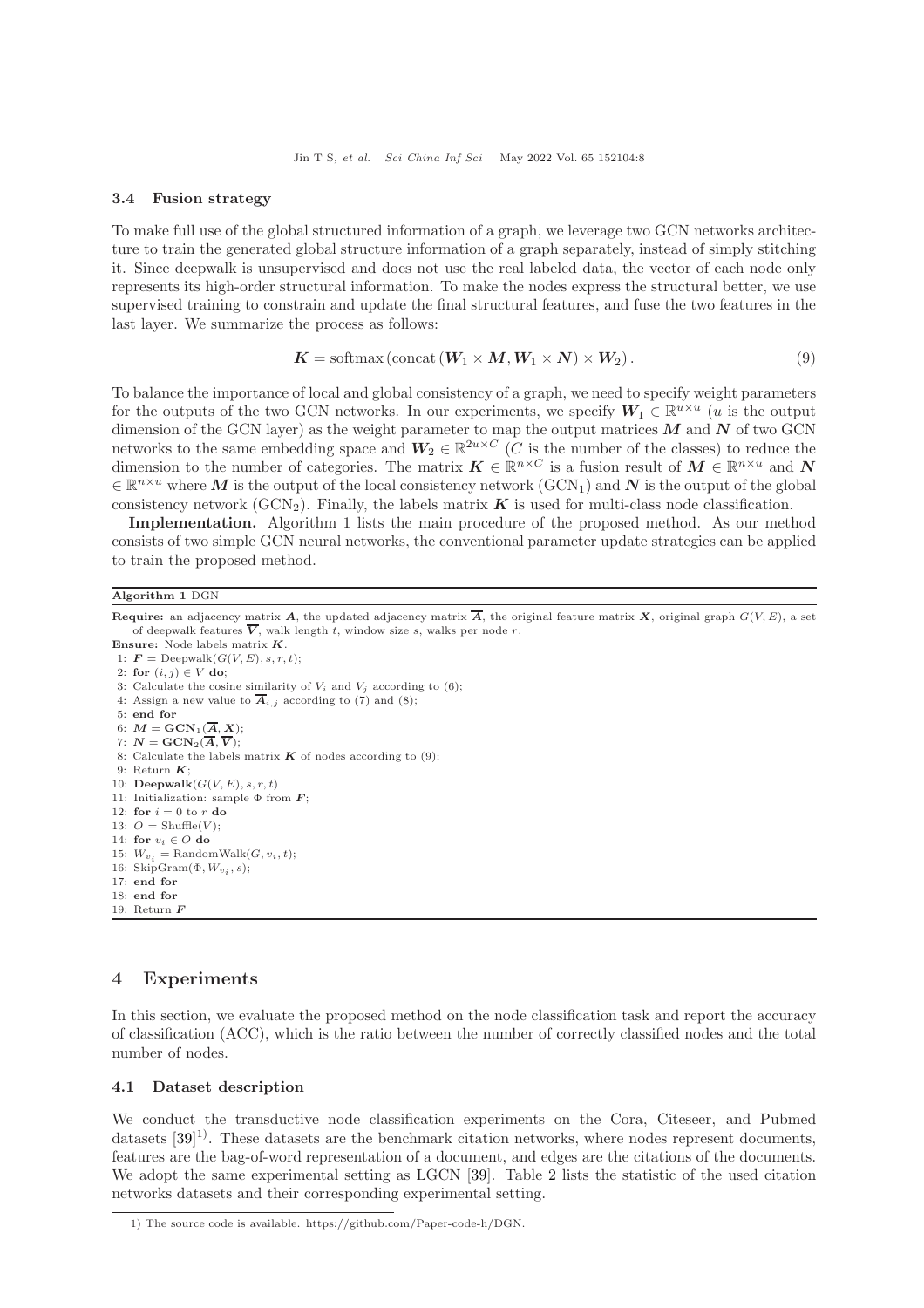<span id="page-8-0"></span>

| Dataset              | Nodes | Edges | Features | Classes | Training nodes | Validation nodes | Test nodes | Degree |
|----------------------|-------|-------|----------|---------|----------------|------------------|------------|--------|
| Cora                 | 2708  | 5429  | 1433     |         | 140            | 500              | 1000       | 4      |
| $\mathrm{C}$ iteseer | 3327  | 4732  | 3703     |         | 120            | 500              | 1000       |        |
| Pubmed               | 19717 | 44338 | 500      |         | 60             | 500              | 1000       |        |

Table 2 Summary of datasets used in our node classification experiments

• Cora. Cora dataset includes 2708 scientific publications with seven classes. This citation network contains 5429 links, where each node is represented by a 1433-dimensional 0/1-valued vector. About 5.2% of the nodes are labeled, which can be used for training.

• Citeseer. Citeseer dataset includes 3327 scientific publications with six classes. This citation network contains 4732 links, where each publication is represented by a 0/1-valued word vector for indicating the absence/ presence of the word from a dictionary of 3703 unique words. About 3.6% of the nodes are labeled, which can be used for training.

• Pubmed. The Pubmed dataset contains 19717 scientific publications classified into one of three classes. The citation network consists of 44338 links. Each publication is described by a term frequencyinverse document frequency (TF-IDF) vector drawn from a dictionary with 500 terms. About 0.3% of the nodes are labeled, which can be used for training.

#### 4.2 Experimental setup

In our experiments, we set the length of the random walk starting at each node to 40. After each node is part of 10 walking paths, all paths are fed to the skipgram model with a window size of 5. We get a 96 dimensional representation for the Citeseer dataset and a 64-dimensional representation for the Cora and Pubmed datasets. After calculating the cosine similarity of the node representations, we set the threshold of 0.86 for the Cora dataset, 0.9 for the Citeseer dataset and 0.98 for the Pubmed dataset to update the adjacency matrix. We then feed the original features and deepwalk features into two-layer GCN [\[8\]](#page-13-7). The final features are derived by a weighted sum of the two networks outputs. Finally, a softmax layer is used as a classifier to make predictions. During training, we employ the Adam optimizer [\[47\]](#page-14-23) with a learning rate of 0.1 for the Citeseer dataset and 0.01 for the Cora dataset and the Pubmed dataset. Dropout [\[48\]](#page-14-24) with a rate of 0.5 is applied in each layer of two networks. We initialize weights using the initialization described in [\[49\]](#page-14-25). We report the mean classification accuracy with a standard deviation of the 100 runs of the proposed method, where the best classification results are bold faced.

#### 4.3 Results

To demonstrate the learning of the proposed method, we compare the proposed method against Deep-Walk [\[16\]](#page-13-15) and the latest GCNs methods including GCN [\[8\]](#page-13-7), GAT [\[10\]](#page-13-9), DualGCN [\[14\]](#page-13-13) and LGCN [\[39\]](#page-14-15), StoGCN [\[50\]](#page-14-26), DGI [\[10\]](#page-13-9), GMI [\[36\]](#page-14-12) and N-GCN [\[37\]](#page-14-13), which are denoted as follows:

DeepWalk [\[16\]](#page-13-15). DeepWalk leverages the rand walk scheme to derive the structured information of a graph, which is used to learn latent representations.

GCN [\[8\]](#page-13-7). GCN relies on a first-order approximation of Chebyshev polynomials of the diagonal matrix of eigenvalues with less computation cost.

GAT [\[10\]](#page-13-9). GAT leverages an attention scheme to consider different relationships of the adjacent nodes for deriving the learnable filter weights.

DualGCN [\[14\]](#page-13-13). DualGCN designs two convolutional networks to consider the local consistency and global consistency of the data distributions, where the original features are used as the input of two GCN networks and the weights of two networks are shared.

LGCN [\[39\]](#page-14-15). LGCN is the graph convolutional network that order the different adjacent nodes according to the feature values and then choose a fixed number of nodes to transform graph data into grid data for employing the general convolutional computation.

StoGCN [\[50\]](#page-14-26). StoGCN leverages historical node representation to reduce the size of the perceptual field of graph convolution for enhancing the computation efficiency of the convolutional operation.

DGI [\[10\]](#page-13-9). DGI relies on maximizing mutual information between patch representations and the highlevel summaries of graphs, where the derived patch representations summarize subgraphs centered around nodes of interest.

GMI [\[36\]](#page-14-12). GMI extends the idea of mutual information to the graph domain by measuring mutual information between two graphs.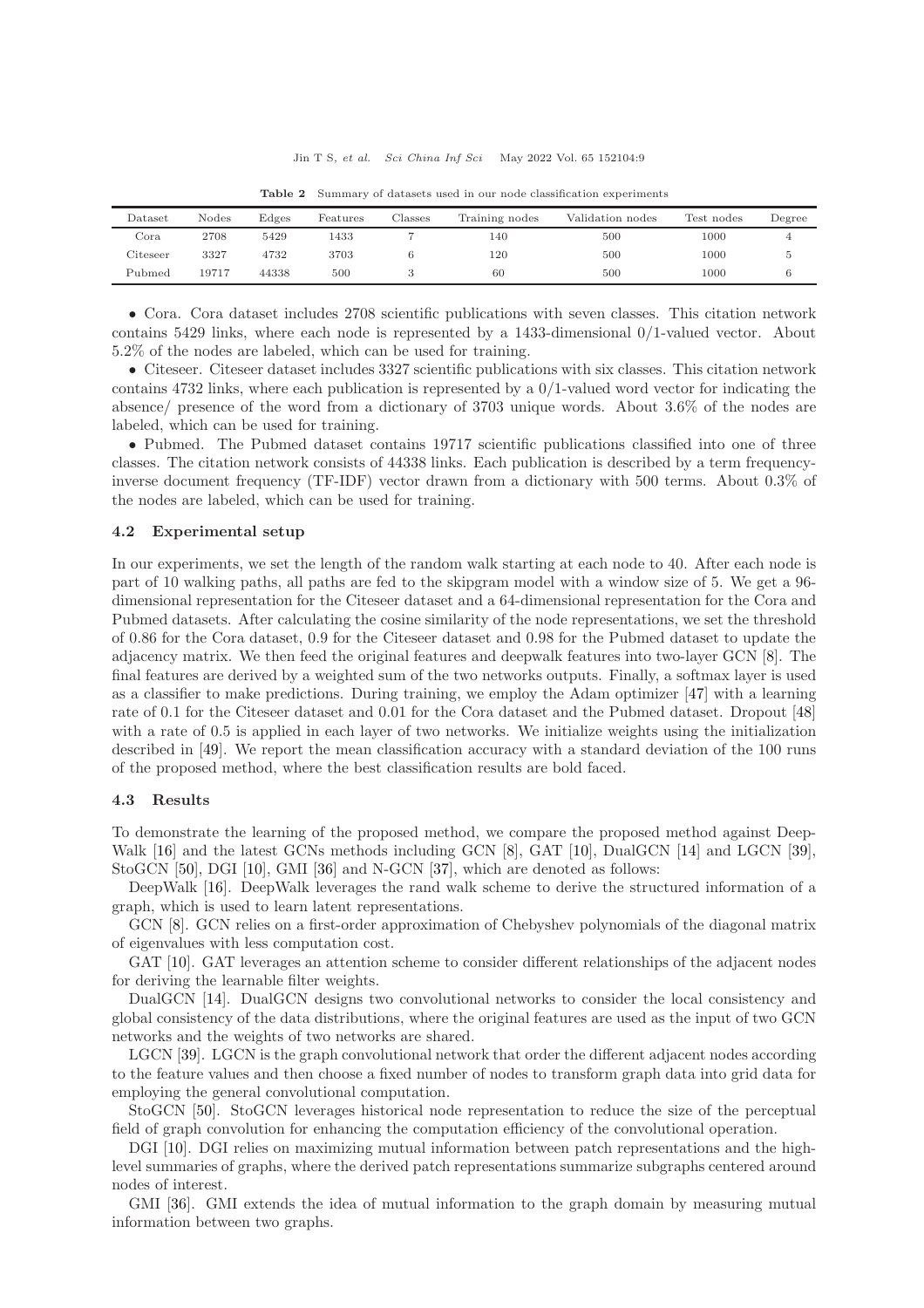| <b>Table 3</b> Classification accuracy on the dataset |  |  |
|-------------------------------------------------------|--|--|
|                                                       |  |  |

<span id="page-9-0"></span>

| Method        | Cora $(\%)$    | Citeseer $(\%)$ | Pubmed $(\%)$  |
|---------------|----------------|-----------------|----------------|
| DeepWalk [16] | 67.2           | 43.2            | 65.3           |
| $GCN-2$ [8]   | 81.5           | 70.3            | 79.0           |
| $GAT$ [10]    | $83.0 \pm 0.7$ | $72.5 \pm 0.7$  | $79.0 \pm 0.3$ |
| DualGCN [14]  | 83.5           | 72.6            | 80.0           |
| $LGCN$ [39]   | $83.3 \pm 0.5$ | $73.0 \pm 0.6$  | $79.5 \pm 0.2$ |
| StoGCN [50]   | $82.0 \pm 0.8$ | $70.9 \pm 0.2$  | $79.0 \pm 0.4$ |
| $DGI$ [10]    | $82.3 \pm 0.6$ | $71.8 \pm 0.7$  | $76.8 \pm 0.6$ |
| GMI [36]      | $83.0 \pm 0.3$ | $73.0 \pm 0.3$  | $80.1 \pm 0.2$ |
| $N-GCN$ [37]  | 83.0           | 72.2            | 79.5           |
| DGN (ours)    | $84.1 \pm 0.2$ | $74.1 \pm 0.2$  | $80.2 \pm 0.1$ |

<span id="page-9-1"></span>

Figure 4 (Color online) Ablation study on the dataset. We compare the complete networks with several variants with parts removed, where GGN-r removes the updated adjacency matrix and uses the original adjacency matrix. DGN-h removes the second GCN network. All models were trained with the same hyper-parameters for 50 epochs on all datasets. The top of the icon in the figure represents the maximum value reached, and the bottom of the icon represents the minimum value reached. (a) Cora; (b) Citeseer; (c) Pubmed.

N-GCN [\[37\]](#page-14-13). N-GCN trains multiple GCNs over node pairs with different distances to derive the results by the combination of the GCNs.

We report node classification accuracies on the datasets as summarized in Table [3.](#page-9-0) As shown in Table [3,](#page-9-0) we observe the following.

The proposed method consistently outperforms the other methods on the Citeseer, and Pubmed datasets, respectively. Specifically, our method significantly outperforms LGCN (achieving the second best results), with the increase of 0.9% on Cora as well as 1.4% on Citeseer. Note that DualGCN also has two GCN networks, but DualGCN is still inferior to the proposed method. The performance enhancement benefits from that our method is capable to fuse both the global and local consistencies of a graph, resulting in the more discriminative features. Compared to DualGCN, our method directly leverages the deepwalk features as the input of a GCN network and meantime updates the shared adjacency matrix of two GCN networks. More importantly, two GCN networks of our method are trained separately. However, two networks of DualGCN share the same network weights and deepwalk features are not used as the input of GCN and the adjacency matrix is not updated accordingly. Thus, the network architecture of DualGCN and our method is totally different. The experimental results show that the proposed method is superior to DualGCN by a large margin, which demonstrates that the proposed method can more effectively capture the global structures of a graph.

#### 4.4 Ablation studies

In this subsection, we make ablation analyses for coupling our proposed method and evaluate different update schemes of the adjacency matrix.

#### 4.4.1 On the update of affinity and latent representation

To demonstrate the performance of the two components of the proposed framework, we remove each component and test its performance while fixing the other components. We first cancel the update of the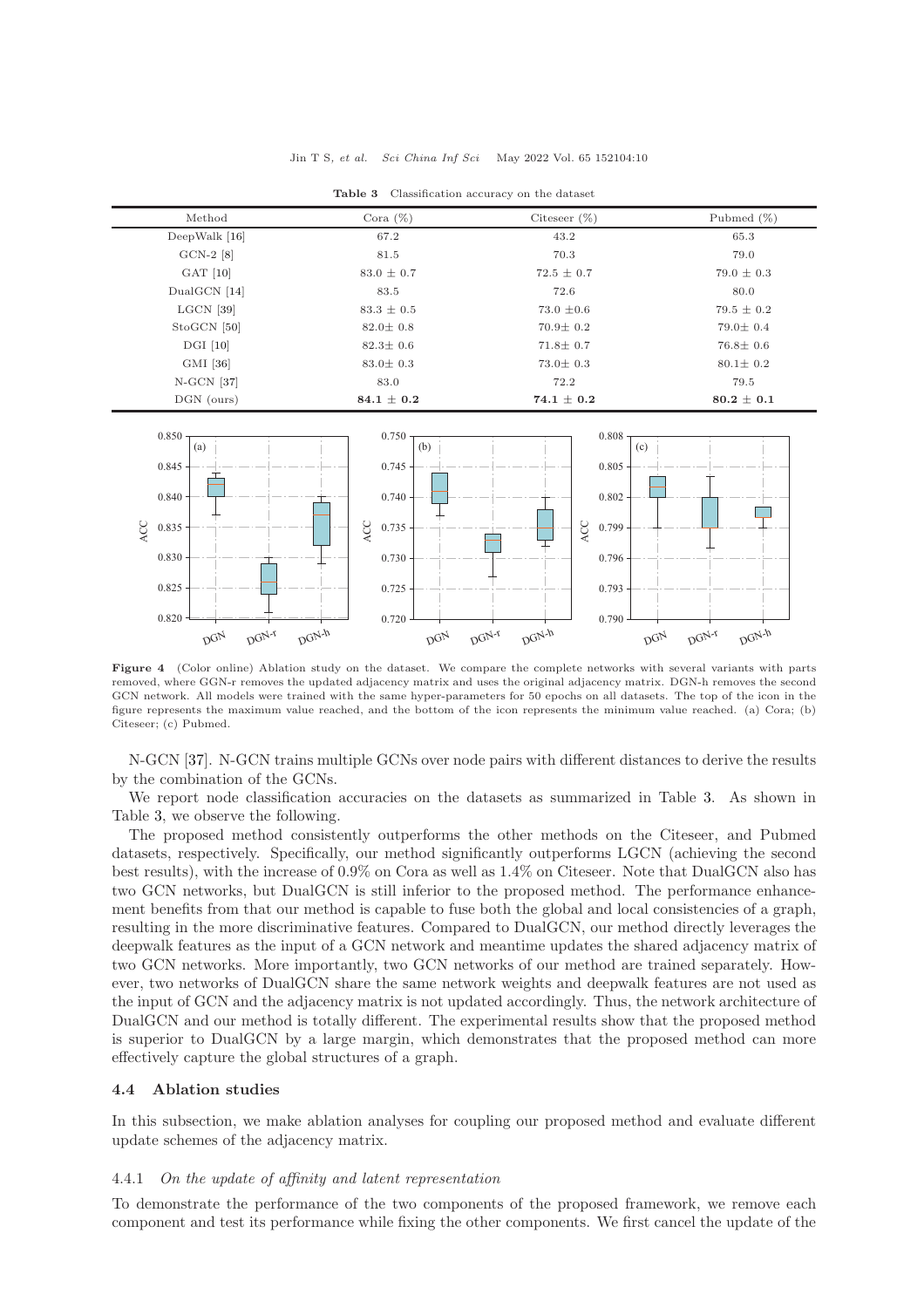<span id="page-10-0"></span>

Figure 5 (Color online) Ablation study on the dataset. We compare the proposed method to deeper layer GCN-3, GCN-4, DGN-3, DGN-4 and DGN-s. GCN-3 and GCN-4 are three-layer GCN and four-layer GCN, respectively. DGN-3 and DGN-4 leverage threelayer GCN and four-layer GCN, respectively, as the backbone network within the proposed DGN architecture. DGN-s leverages the original cosine similarity to update the adjacency matrix of a graph complete networks with several variants with parts removed. All models were trained with the same hyper-parameters for 50 epochs on all datasets. The top of the icon in the figure represents the maximum value reached, and the bottom of the icon represents the minimum value reached. (a) Cora; (b) Citeseer; (c) Pubmed.

adjacency matrix from the model (DGN-r) and then remove the input of the latent representation from the model (DGN-h) and show the results in Figure [4.](#page-9-1)

We observe that both the update of the adjacency matrix and the addition of the latent representation via deepwalk provide the performance enhancements. Removing updates of the adjacency matrix results in large performance degradation, where the performance drops by 2.0%, 1.3% and 0.5%, respectively. These experimental results show that the adjacency matrix is the key component and contains discriminative information on higher-order structural information. A slight deviation of the matrix affects the performance. On the other hand, when removing the latent representation of a deepwalk, the performance drops by 0.5%, 1.0% and 0.3%, respectively.

The experimental results show that the representation only affects the performance when the feature fusion is performed at the end and does not directly affect the networks trained by the original features. Even if this part is missing, the performance degradation is not obvious. These experimental results indicate that our method does capture the global structured information of a graph, which yields the more discriminative features for graph-structured data.

#### 4.4.2 On the threshold setting and network layer number

To update the adjacency matrix of a graph, we adopt the threshold strategy to remove the small similarity values and set the large similarity to  $1$  (see Eq.  $(7)$ ). To observe how the similarity setting affects the learning performance, we design a novel GCNs model, termed DCN-s, which is the same as the proposed method except that the original cosine similarity is directly used to update the affinity matrix. On the other hand, GCNs can derive the global structures of a graph by enhancing the number of network layer. We compare our method to the deeper layer GCN models: GCN-3 and GCN-4, where GCN-3 and GCN-4 are three-layer GCN and four-layer GCN methods, respectively. Furthermore, we leverage three-layer GCN and four-layer GCN, respectively, as the backbone network within the DGN architecture, where the proposed method is termed DGN-3 and DGN-4, respectively. Figure [5](#page-10-0) shows the ablation results.

We observe that the proposed method outperforms DGN-s, uses the original cosine similarity between two nodes to update the adjacency matrix. Compared with the deeper layer GCN model: GCN-3 and GCN-4, the proposed method achieves the performance enhancement by a large margin. Specifically, compared with the proposed method using the two-layer GCN (DGN), the learning performance of the proposed method using the three-layer GCN or four-layer GCN as the backbone network (DGN-3 and DGN-4) is degraded slightly. However, both DGN-3 and DGN-4 are still superior to the original GCN-3 and GCN-4 framework, respectively.

These experimental results indicate that our method (DGN) can more effectively capture the global structure of a graph, which explains most of the performance enhancement of the proposed method. Compared with the proposed method, the deeper layer GCN models (GCN-3 and GCN-4) only capture the limited global structures of a graph. The over-smooth effect of the backbone GCN framework makes learning performance of deeper GCN networks including GCN-3, GCN-4, DGN-3 and DGN-4 degenerate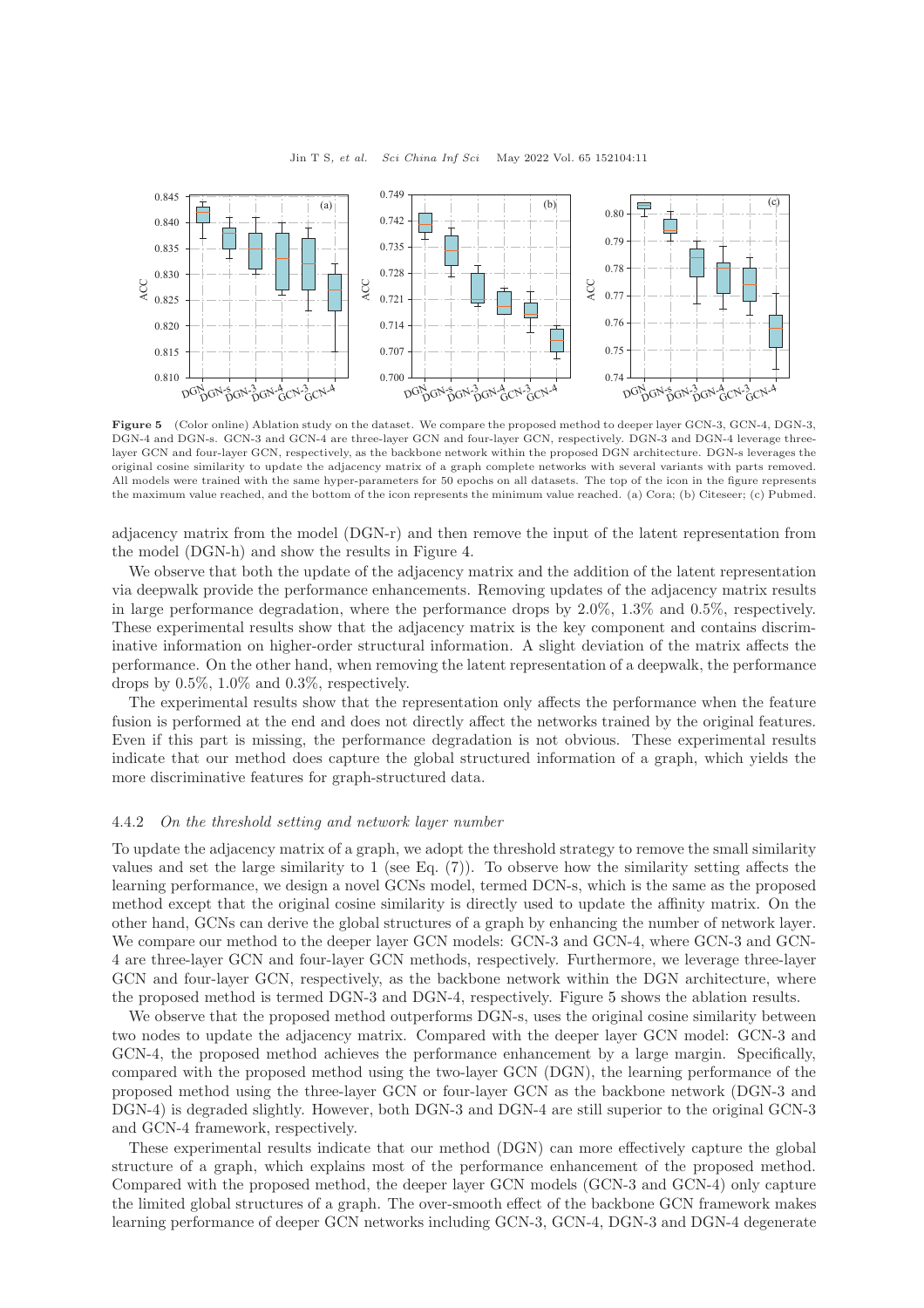<span id="page-11-0"></span>

Figure 6 (Color online) Classification accuracy vs. d. d is the dimension of latent representation and ranges from 32 to 112. Our model performs the best when the representation dimension is set to 96 for the Citeseer and 64 for the Cora dataset and Pubmed dataset.

<span id="page-11-1"></span>

Figure 7 (Color online) Classification accuracy vs.  $\gamma$ .  $\gamma$  is the similarity threshold and ranges from 0.8 to 1.0. Our model performs the best when the similarity threshold is set to 0.86 for the Cora dataset, 0.9 for the Citeseer dataset and 0.98 for the Pubmed dataset.

a little. It is attributed that stacking too many layers may result in over-smoothing [\[15\]](#page-13-14). However, the proposed method can significantly enhance the learning performance by fusing graph embedding and GCN models, resulting in the improved classification results.

#### 4.5 Parameter setting

Our method has three key parameters: the dimension of latent representation d, the similarity threshold  $\gamma$  and the output dimension of GCN layer u. We tune these three parameters separately by fixing other parameters to observe how the parameter affects performance.

As shown in Figure [6,](#page-11-0) our model performs the best when the representation dimension is 96 for the Citeseer dataset and 64 for the Cora and Pubmed datasets. Larger or smaller feature dimensions result in performance degradation. Too small feature dimensions lose graph information, while too large feature dimensions cause information redundancy. Thus, it is crucial to choose a suitable feature dimension.

As shown in Figure [7,](#page-11-1) our model performs the best when the similarity threshold is set to 0.86 for the Cora dataset, 0.9 for the Citeseer dataset and 0.98 for the Pubmed dataset. The similarity can be considered a correlation between two nodes when using under a small threshold. We believe that two nodes below the threshold have no neighbor relationship. Deepwalk has a varying ability to acquire nodes in different datasets. It has a stronger representation ability for graph networks with denser nodes. For the dataset, if its node degree is higher, the possibility of having a similar structure is greater, so a stronger similarity threshold is needed to determine whether they are adjacent nodes. We see that as the node degree values of Cora, Citeseer, and Pubmed are higher, their similarity threshold is also higher.

As shown in Figure [8,](#page-12-0) our model performs the best when the output dimension of GCN layer  $u$  is set to 128 for the Cora dataset, 128 for Citeseer dataset and 64 for Pubmed dataset. The reason is attributed that too small of a feature dimension loses graph information, while too large feature dimensions cause information redundancy. Appropriate dimensions can reasonably represent local and global information.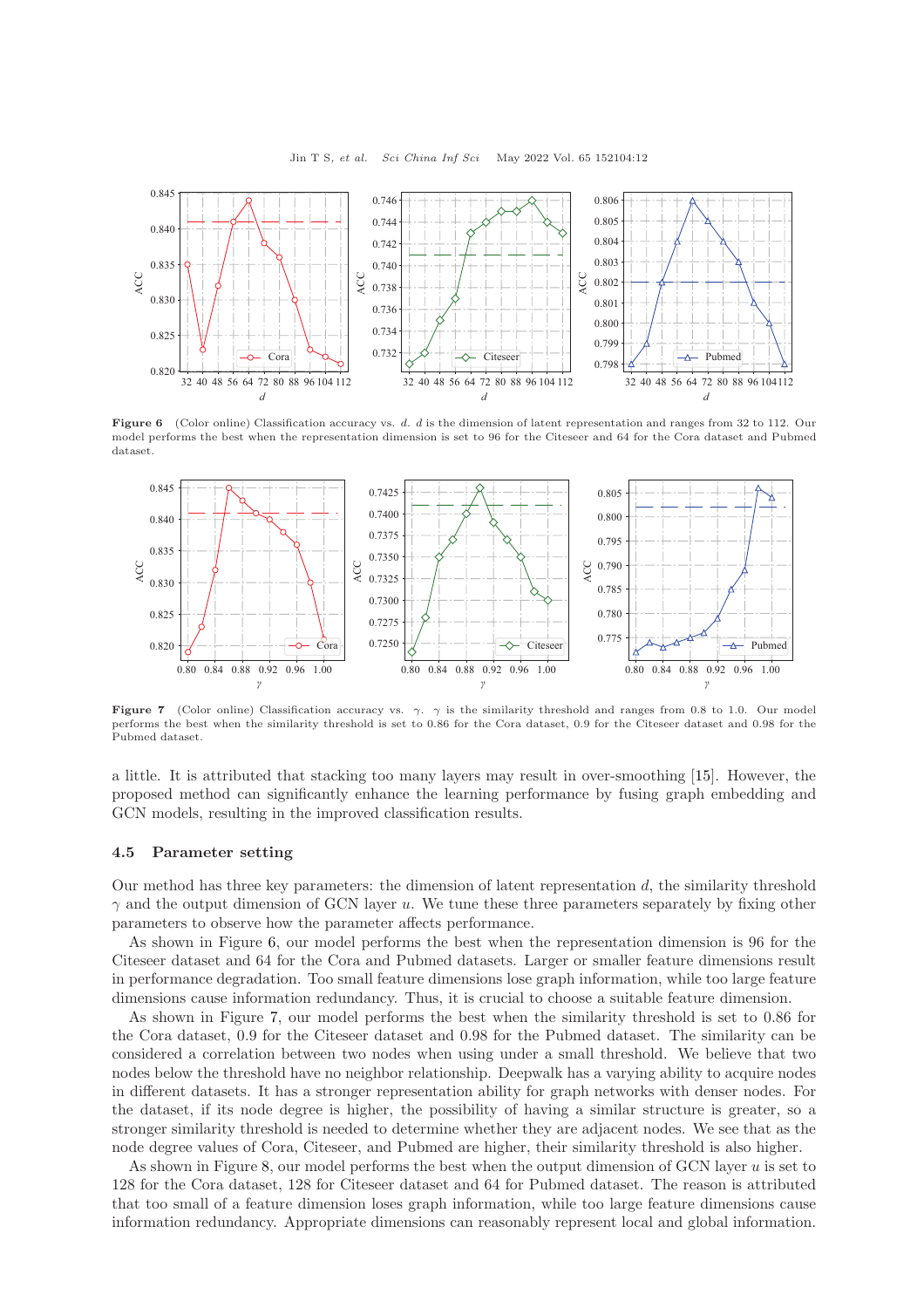<span id="page-12-0"></span>

<span id="page-12-1"></span>Figure 8 (Color online) Classification accuracy vs. u. u is the output dimension of GCN layer and ranges from 32 to 224. Our model performs the best when the output dimension of GCN layer is set to 128 for the Cora dataset, 128 for Citeseer dataset and 64 for Pubmed dataset.

Table 4 Train time on the dataset

| Dataset      | Cora $(ms)$ | $Citeseer$ (ms) | Pubmed (ms) |
|--------------|-------------|-----------------|-------------|
| $GCN-2$ [8]  | 15          | 29              | 207         |
| $GCN-3$ [8]  | 56          | 78              | 584         |
| $GCN-4$ [8]  | 64          | 96              | 723         |
| $GAT$ [10]   | 109         | 254             | 268         |
| DualGCN [14] | 151         | 238             | 1,884       |
| $LGCN$ [39]  | 86          | 62              | 574         |
| GMI [36]     | 181         | 239             | 1,056       |
| N-GCN [37]   | 82          | 140             | 277         |
| $DGN-s$      | 54          | 67              | 478         |
| DGN (ours)   | 43          | 58              | 420         |

Table 5 Test time on the dataset

<span id="page-12-2"></span>

| Dataset      | $Cora$ (ms) | Citeseer $(ms)$ | Pubmed (ms) |
|--------------|-------------|-----------------|-------------|
| $GCN-2$ [8]  | 9           | 14              | 118         |
| $GCN-3$ [8]  | 27          | 39              | 267         |
| $GCN-4$ [8]  | 31          | 48              | 305         |
| $GAT$ [10]   | 98          | 204             | 178         |
| DualGCN [14] | 43          | 32              | 241         |
| $LGCN$ [39]  | 341         | 381             | 1,473       |
| GMI [36]     | 140         | 176             | 857         |
| N-GCN [37]   | 31          | 61              | 196         |
| $DGN-s$      | 25          | 32              | 224         |
| DGN (ours)   | 22          | 29              | 214         |

#### 4.6 Runtime

Compared with the typical GCNs, our model is not complex, which only adds an additional network to calculate the latent representation. Compared with the simple GCN [\[8\]](#page-13-7), the number of the network weights of the proposed method only increases by one fold (except for the deepwalk parameters). Besides, the running time of the proposed method increases accordingly. We report training and test time of one epoch implementation of different methods. For the DGI and StoGCN methods, because of no opensource code, we do not report the results of StoGCN and DGI. For a fair comparison, we adopt the same deep learning framework. All tests are conducted on a single Nvidia GPU of GeForce GTX 1080Ti. The running time of the other methods is listed in Tables [4](#page-12-1) and [5.](#page-12-2)

As shown in Tables [4](#page-12-1) and [5,](#page-12-2) the proposed method spends about the double running time of the native GCN method. Although our method involves two networks at the same time, they are very simple and do not require much training time. We also compare the proposed method with other methods based on the same experimental conditions. The results show that our method has the better computational efficiency, which is superior to the other compared methods including GAT, DualGCN, LGCN, GMI and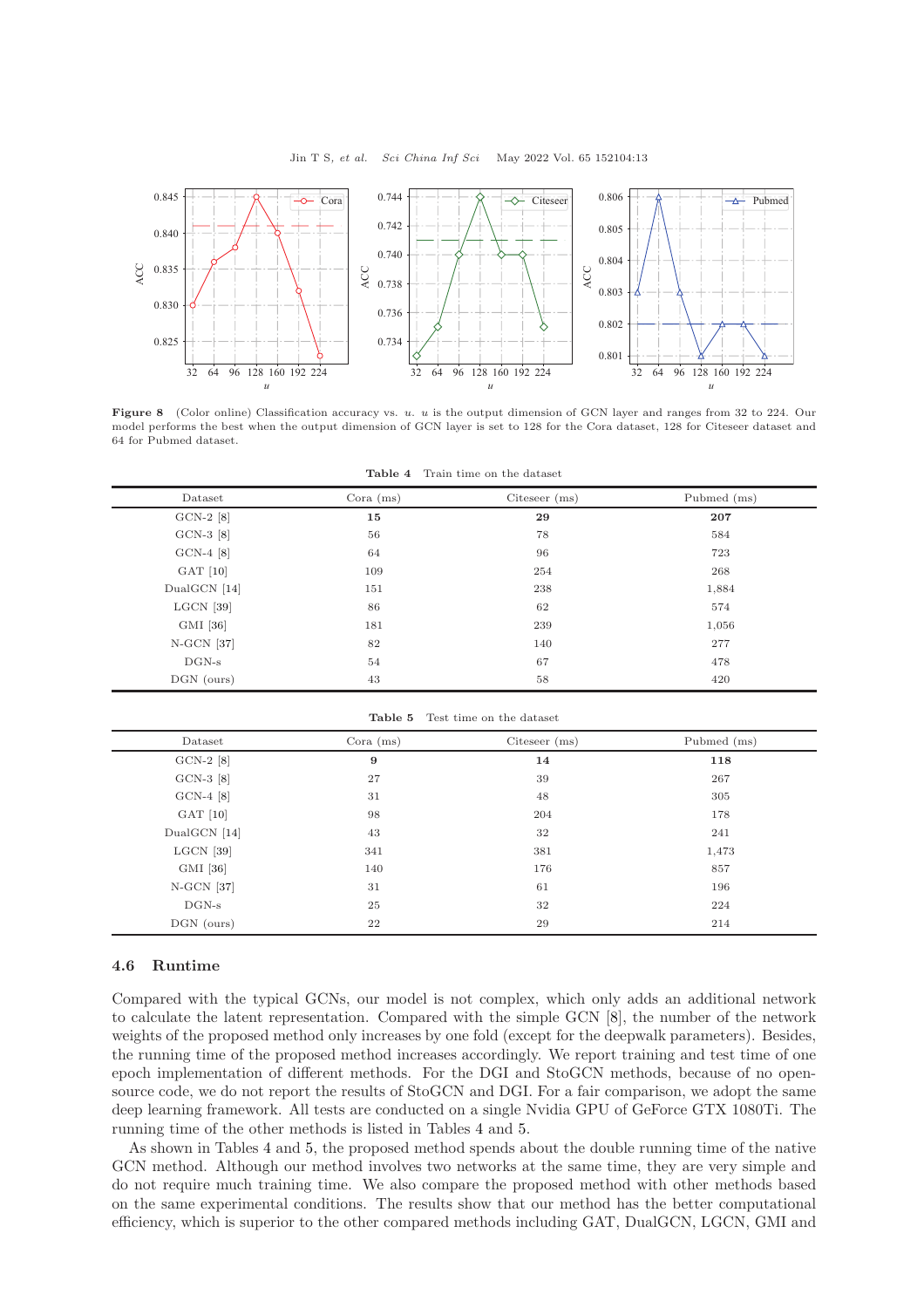N-GCN in most cases. From the results, our model shows promising performance in both computational efficiency and node classification results.

#### 5 Conclusion

In this paper, we proposed a global structure-aware graph convolutional network. By incorporating deepwalk into GCNs to calculate a better corresponding embedding, the resulting latent representation can infer the connection relationship between two nodes, and further provide more effective information for the original training by updating the adjacency matrix. Experimental results demonstrate that the proposed model achieves the performance improvement on transductive learning tasks.

As the first step of introducing Deepwalk for graph node classification, we pay more attention to the structural modeling than existing models. For the future work, we plan to leverage more structure information via designing new approaches such as k-hop neighborhood structure calculation to integrate the global information of the graph into a local neighboring structure. Moreover, the proposed network framework has potential to be applied to the other fields such as activity recognition.

Acknowledgements The work was supported by National Key Research and Development Plan Project (Grant Nos. 2018YFC0- 830105, 2018YFC0830100), in part by National Science Fund for Distinguished Young Scholars (Grant No. 62025603), in part by National Natural Science Foundation of China (Grant Nos. U1705262, 62072386, 62072387, 62076016, 61772443).

#### <span id="page-13-0"></span>References

- 1 Gilmer J, Schoenholz S S, Riley P F, et al. Neural message passing for quantum chemistry. In: Proceedings of International Conference on Machine Learning, 2017. 1263–1272
- <span id="page-13-1"></span>2 Deng J, Dong W, Socher R, et al. ImageNet: a large-scale hierarchical image database. In: Proceedings of IEEE Conference on Computer Vision and Pattern Recognition, 2009. 248–255
- <span id="page-13-2"></span>3 Ren S, He K, Girshick R, et al. Faster R-CNN: towards real-time object detection with region proposal networks. In: Proceedings of Annual Conference on Neural Information Processing Systems, 2015. 91–99
- <span id="page-13-3"></span>4 Chen L C, Papandreou G, Kokkinos I, et al. Semantic image segmentation with deep convolutional nets and fully connected CRFs. In: Proceedings of International Conference of Legal Regulators, 2015
- <span id="page-13-4"></span>5 Hammond D K, Vandergheynst P, Gribonval R. Wavelets on graphs via spectral graph theory. [Appl Comput Harmonic Anal,](https://doi.org/10.1016/j.acha.2010.04.005) 2011, 30: 129–150
- <span id="page-13-5"></span>6 Bruna J, Zaremba W, Szlam A, et al. Spectral networks and locally connected networks on graphs. In: Proceedings of International Conference of Legal Regulators, 2014
- <span id="page-13-6"></span>7 Defferrard M, Bresson X, Vandergheynst P. Convolutional neural networks on graphs with fast localized spectral filtering. In: Proceedings of Annual Conference on Neural Information Processing Systems, 2016. 3844–3852
- <span id="page-13-7"></span>8 Kipf T, Welling M. Semi-supervised classification with graph convolutional networks. In: Proceedings of International Conference of Legal Regulators, 2017
- <span id="page-13-8"></span>9 Klicpera J, Weißenberger S, Günnemann S. Diffusion improves graph learning. In: Proceedings of Annual Conference on Neural Information Processing Systems, 2019. 13333–13345
- <span id="page-13-9"></span>10 Velickovic P, Cucurull G, Casanova A, et al. Graph attention networks. In: Proceedings of International Conference of Legal Regulators, 2018
- <span id="page-13-10"></span>11 Vaswani A, Shazeer N, Parmar N, et al. Attention is all you need. In: Proceedings of Annual Conference on Neural Information Processing Systems, 2017. 5998–6008
- <span id="page-13-11"></span>12 Monti F, Boscaini D, Masci J, et al. Geometric deep learning on graphs and manifolds using mixture model CNNs. In: Proceedings of IEEE Conference on Computer Vision and Pattern Recognition, 2017. 5115–5124
- <span id="page-13-12"></span>13 Chiang W L, Liu X, Si S, et al. Cluster-GCN: an efficient algorithm for training deep and large graph convolutional networks. In: Proceedings of the 25th ACM SIGKDD International Conference on Knowledge Discovery & Data Mining, 2019
- <span id="page-13-13"></span>14 Zhuang C, Ma Q. Dual graph convolutional networks for graph-based semi-supervised classification. In: Proceedings of the World Wide Web Conference, 2018. 499–508
- <span id="page-13-14"></span>15 Li Q, Han Z, Wu X M. Deeper insights into graph convolutional networks for semi-supervised learning. In: Proceedings of the 32nd AAAI Conference on Artificial Intelligence, 2018. 3538–3545
- <span id="page-13-15"></span>16 Perozzi B, Al-Rfou R, Skiena S. DeepWalk: online learning of social representations. In: Proceedings of the 20th ACM SIGKDD International Conference on Knowledge Discovery and Data Mining, 2014. 701–710
- <span id="page-13-16"></span>17 Grover A, Leskovec J. Node2vec: scalable feature learning for networks. In: Proceedings of ACM SIGKDD International Conference on Knowledge Discovery and Data Mining (KDD), 2016
- <span id="page-13-17"></span>18 Tang J, Qu M, Wang M, et al. LINE: large-scale information network embedding. In: Proceedings of the World Wide Web Conference, 2015
- <span id="page-13-18"></span>19 Wang D, Cui P, Zhu W. Structural deep network embedding. In: Proceedings of the 22nd ACM SIGKDD International Conference on Knowledge Discovery and Data Mining, 2016
- <span id="page-13-19"></span>20 Ribeiro L F R, Saverese P H P, Figueiredo D R. Struc2vec: learning node representations from structural identity. In: Proceedings of the 23rd ACM SIGKDD International Conference on Knowledge Discovery and Data Mining, 2017
- <span id="page-13-20"></span>21 Perozzi B, Kulkarni V, Chen H, et al. Don't walk, skip!: online learning of multi-scale network embeddings. In: Proceedings of the 2017 IEEE/ACM International Conference on Advances in Social Networks Analysis and Mining, 2017. 258–265
- <span id="page-13-21"></span>22 Cao S, Lu W, Xu Q. Deep neural networks for learning graph representations. In: Proceedings of the Association for the Advance of Artificial Intelligence, 2016
- <span id="page-13-22"></span>23 Ru L, Du B, Wu C. Multi-temporal scene classification and scene change detection with correlation based fusion. IEEE Trans Image Process, 2021, 30: 1382–1394